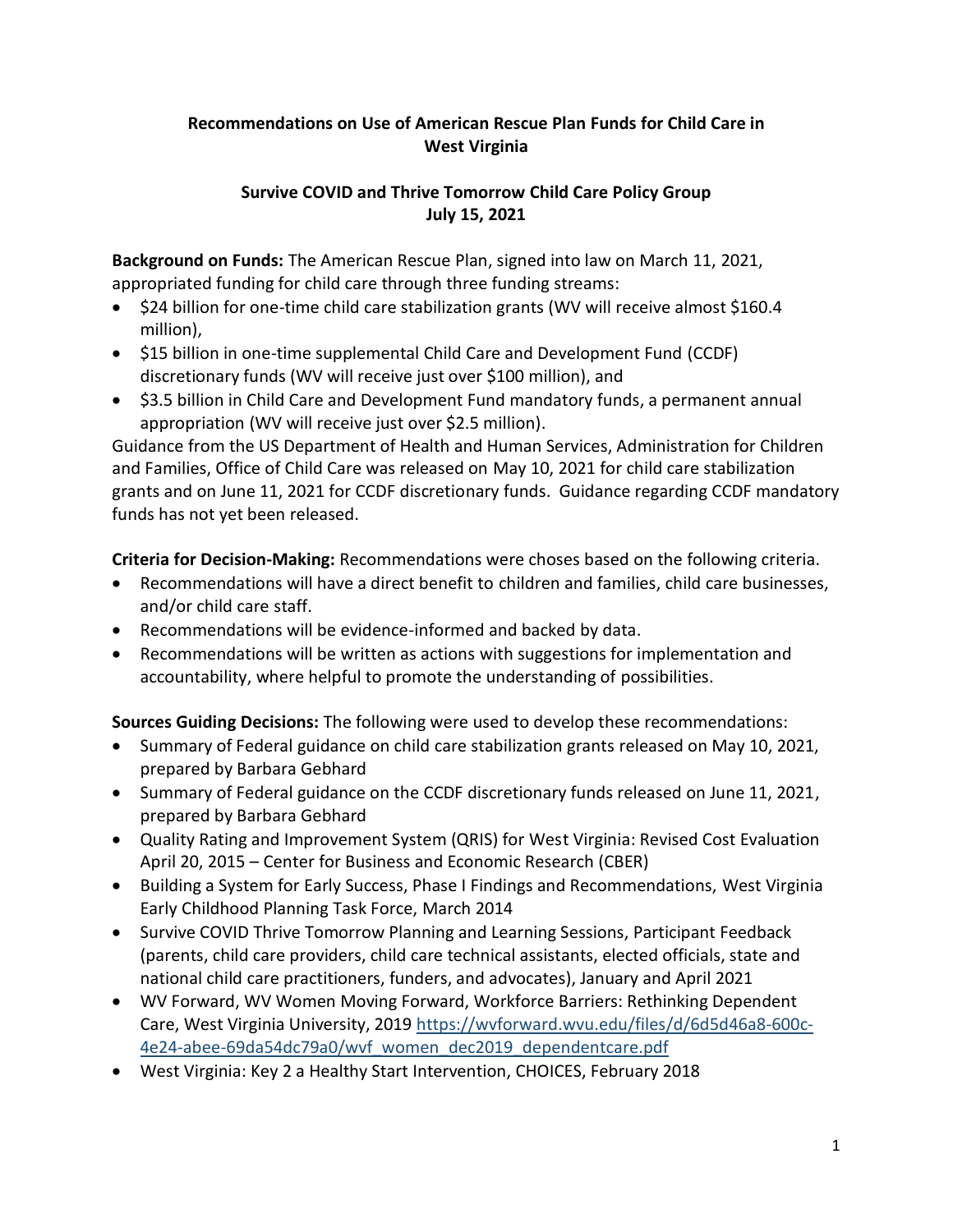## **Timeline for Expenditures:**

Child care stabilization grants:

- Strongly encouraged to obligate at least half of funds by December 11, 2021, and must notify HHS if they will not be able to do so.
- Must obligate all funds by September 30, 2022 and liquidate by September 30, 2023.

CCDF discretionary funds:

• Must obligate all funds by September 30, 2023 and liquidate by September 30, 2024.

**Child Care Stabilization Federal Guidance:** Up to 10 percent can be spent on administrative expenses, supply building, and technical assistance. At least 90 percent must be spent on subgrants to qualified and eligible child care providers. Federal guidance appears below in italics.

- *Allowable activities under 10 percent set-aside:*
	- o *Administering subgrants to child care providers, including upgrades to data collection and technology systems*
	- o *Building the supply of child care (strongly encouraged), such as:*
		- *- Start-up grants*
		- *- Low- or no-interest loans for start-up or expansion*
		- *- Staffed family child care networks*
		- *- Technical assistance on business practices*
		- *- Expansion of shared services models*
		- *- Improvements to lead agency data systems*
		- *- Community needs assessments*
		- *- Efforts to increase access to licensing or participation in QRIS*
		- *- Funding for facility improvements and minor renovations, but not major renovations or new construction*
	- o *Providing technical assistance and support for subgrant applications, such as:*
		- *- Staffed helpline or chat function*
		- *- Support for collecting documentation*
		- *- FAQ documents*
		- *- Partnerships with culturally relevant organizations and trusted messengers to support navigation of the application process (strongly encouraged)*
	- o *Publicizing availability of subgrants, including outreach activities by organizations trusted by child care providers*
	- o *Providing technical assistance to providers receiving subgrants to meet requirements:*
		- *- Must follow certain health and safety guidelines*
		- *- Must continue to pay full compensation to staff*
		- *- To the extent possible, must provide relief from copayments for parents struggling to afford child care*
- *Uses of subgrant funds:*
	- o *Funds can be used to cover the following categories of operating expenses:*
		- *- Personnel, including increases in compensation, recruiting, and retaining staff, and increasing diversity of the workforce (all strongly encouraged)*
		- *- Rent, utilities, facilities maintenance, and insurance (but not construction or major renovations)*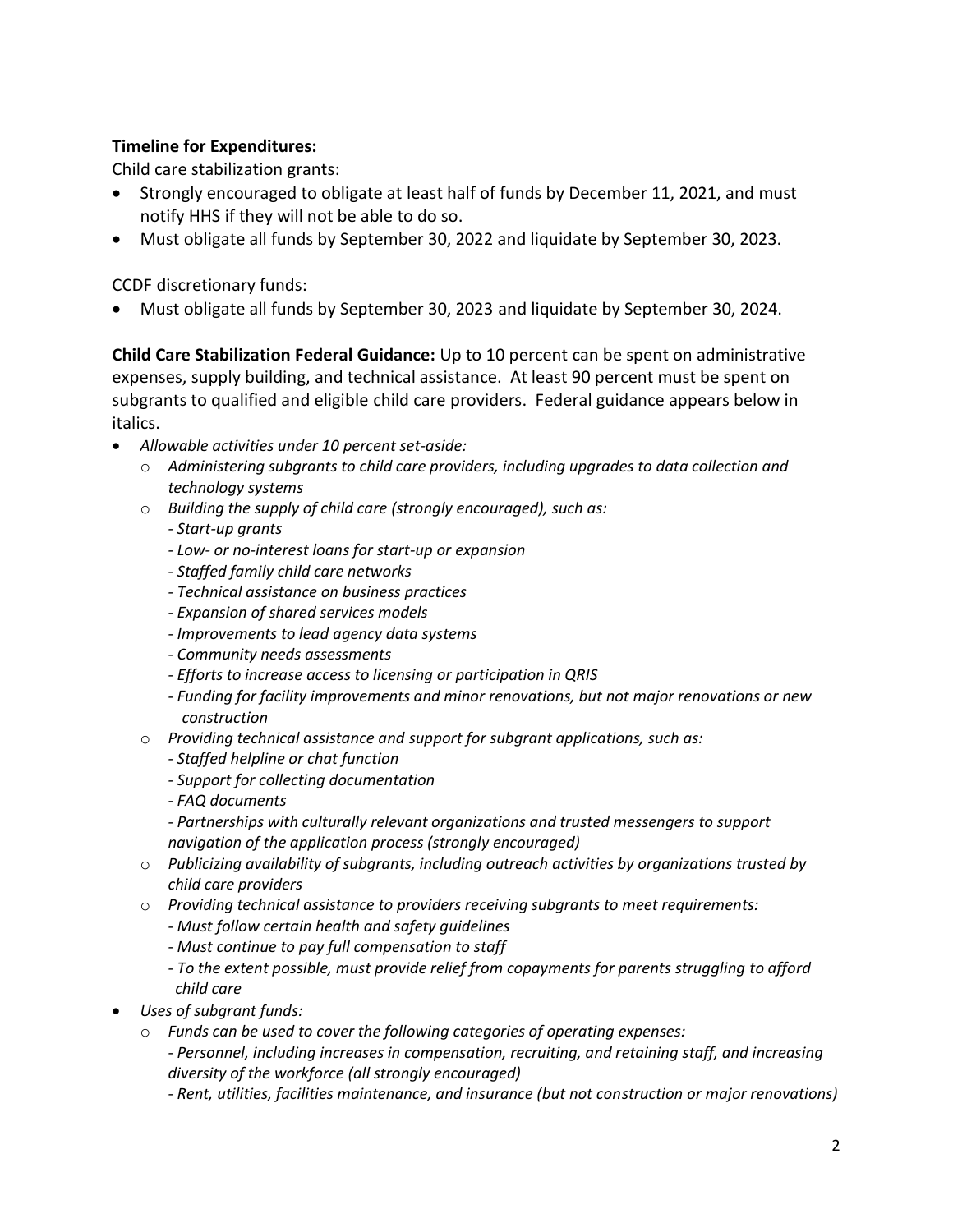*- PPE, cleaning supplies or services, and other health and safety practices*

*- Equipment and supplies to respond to COVID, including business software and technological upgrades*

*- Goods and services necessary for operation of a child care program, including licensing fees and costs associated with meeting licensing requirements*

*- Mental health services for children and staff*

*- Past expenses to reimburse providers for costs in response to COVID public health emergency between January 31, 2020 and March 10, 2021 (may be dedicated fund or combined into one application with prospective operating expenses)*

**CCDF Discretionary Funds Federal Guidance:** Allowable used of these supplemental funds are the same as regular CCDF funds except: (1) there is no minimum spending requirement for quality activities; (2) there is no minimum spending requirement for direct services; (3) subsidies may be provided to essential workers regardless of income; and (4) the administrative cost limit of 5% applies to the total of regular and ARP CCDF discretionary funds. Federal guidance appears below in italics.

- *Priorities for expenditures:*
	- o *Increasing provider payments*
		- *- Increasing provider payment rates based on market rate survey and provider operating costs*
		- *- Conducting cost of quality studies and using information as part of rate-setting*
	- o *Improving payment policies*
		- *- Expanding use of grants to contracts to provide direct child care services*
		- *- Adopting policies to pay providers based on enrollment delinked to child absences*
	- o *Increasing wages for early educators and family child care providers - Developing a wage ladder with a floor of \$15 per hour and increased pay for additional experience and credentials*
		- *- Improving access to benefits such as health insurance*
		- *- Providing bonuses or wage supplements directly to the early childhood workforce*
		- *- Allocating funds for scholarships or direct provision of additional training or credentials*
	- o *Building the supply of child care for underserved populations*

*- Building the supply of regulated child care through strategies such as staffed family child care networks, start-up grants, contracts, bonuses for providers in underserved areas, and assistance in licensing and reopening*

*- Building the supply of child care for underserved populations such as infants and toddlers, families with nontraditional work hours, rural communities, dual language learners, and children with disabilities*

- *Other uses of funds:*
	- o *Supporting families struggling to afford child care or facing job interruptions or income loss*
	- o *Providing subsidies for essential workers*
	- o *Investing in data systems to support equitable access to child care*
	- o *Investing in mental health supports for child care providers and children*
	- o *Conducting outreach to families and child care providers on the availability of child care assistance*
	- o *Supporting parents and child care providers in accessing COVID-19 vaccines*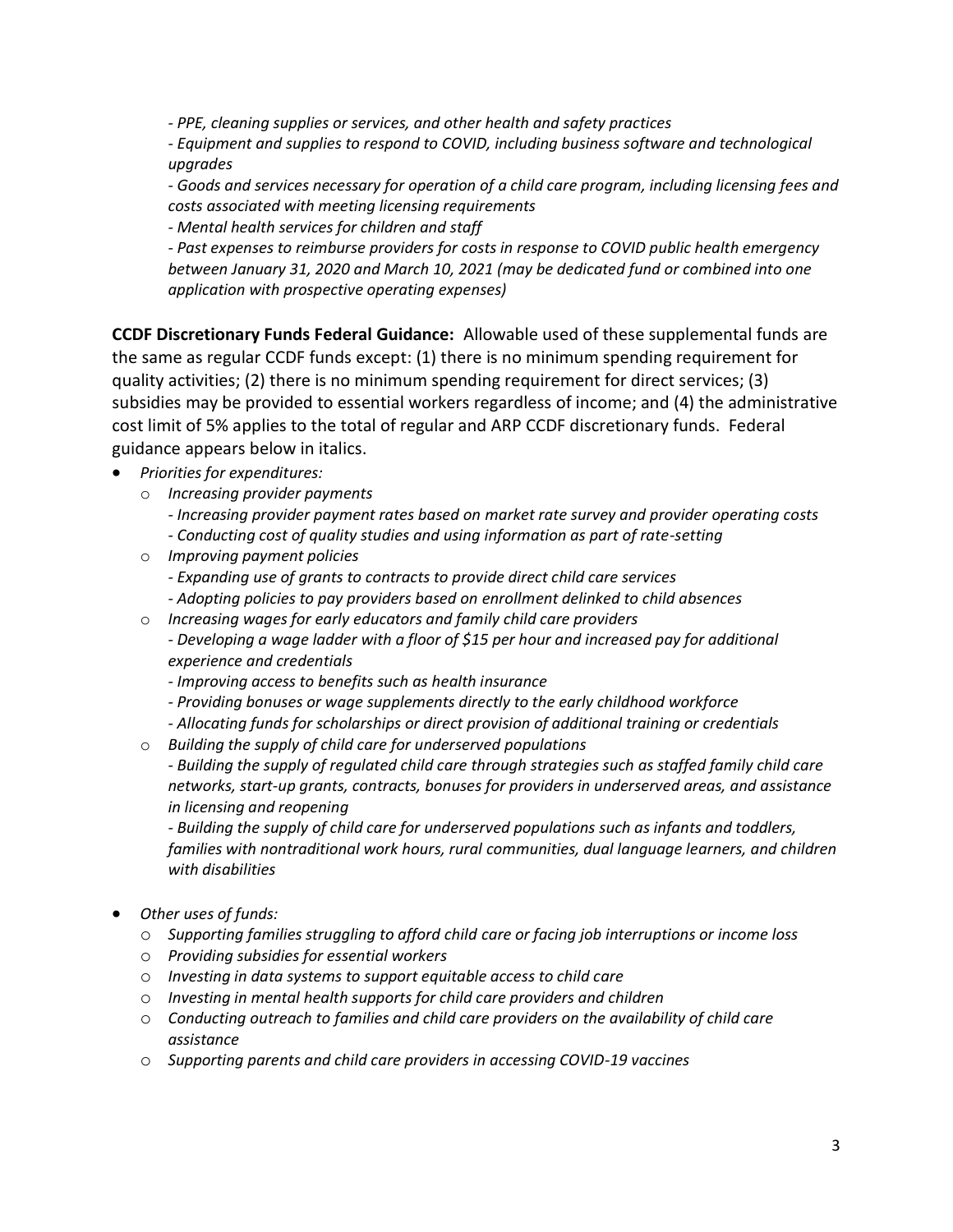**Recommendations:** Recommendations are organized under the following categories: supporting families, increasing high-quality child care, building the supply of child care, supporting child care businesses, supporting and retaining qualified child care staff, and supporting shared services among child care providers.

**The terms child care, child care provider/s, and child care businesses refer to both traditional daytime hours and non-traditional hours, including before and after school; infants, toddlers, preschoolers, and school-age children; delivered in all regulated settings: family care home, facility, and/or center.**

## **Supporting Families**

- Raise the income eligibility for families to receive child care subsidies from the current entry level of 150% of 2019 Federal Poverty Level and current exit level of 185% of 2019 Federal Poverty Level, to entry level of 185% of 2021 Federal Poverty Level and exit level of 250% of 2021 Federal Poverty Level (for example, for a family of three, from current entry level of \$31,995 and current exit level of \$39,460 to entry level of \$40,626 and exit level of \$54,900).
- End the essential workers policy at the end of the pandemic; however, continue to provide full subsidies for child care workers' cost of child care for their own children.
- Decrease family co-pays for child care costs.
- Increase consumer education efforts by:
	- o Establishing/contracting with a marketing team for Child Care Resource and Referral (CCR&R) agencies to provide ongoing support for increasing access to available quality child care. Utilize professional marketers to reach a broader base of parents, community organizations, and employers about how and where to access child care.
	- $\circ$  Updating the website to include information for parents about child care provider quality such as education and training.
	- o Conducting a public awareness campaign on choosing quality child care.
	- o Partnering with WV employers to identify local child care options.

### **Increasing High-Quality Child Care**

- Contract with a neutral facilitator to reactivate the quality advisory committee as a part of WV's Early Childhood Advisory Council to redesign a statewide quality improvement process for child care in WV. Use federal funds to fully implement the redesigned quality enhancement process.
- Invest in and fully implement an open, supportive, inquisitive, learning-based statewide quality review and improvement process that includes immediate feedback of results to child care providers and technical support to implement identified changes. Invest in and use the following tools statewide; [Go NAP SACC,](https://gonapsacc.org/) focused on nutrition and physical activity; [The McCormick Center's Early Childhood Program Administration Scale](https://mccormickcenter.nl.edu/services/program-evaluation/) (PAS) focused on business development; and three complementary [early childhood](https://ers.fpg.unc.edu/)  [environment rating scales:](https://ers.fpg.unc.edu/) the Early Childhood Environment Rating Scale (ECERS), the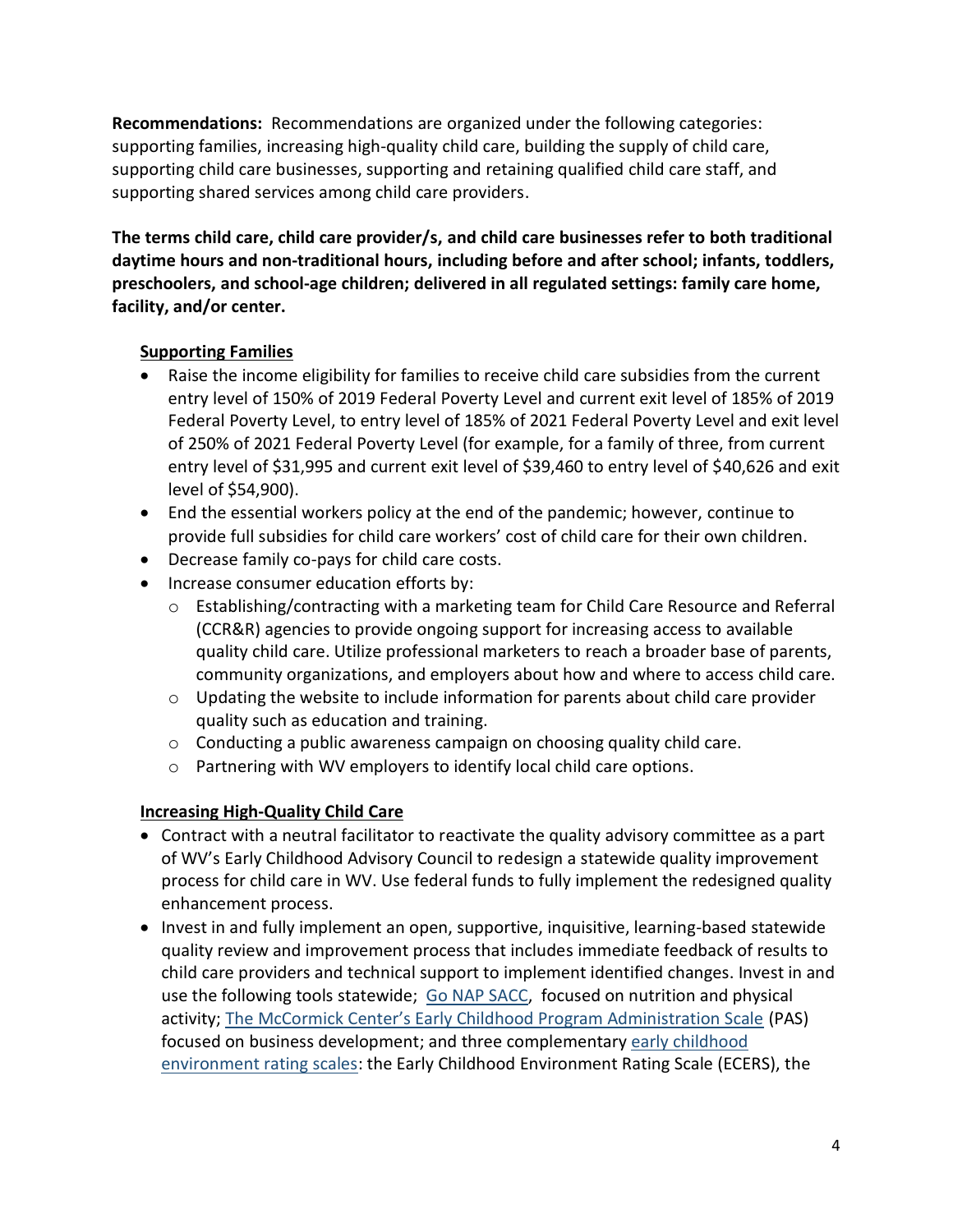Infant and Toddlers Environment Rating Scale (ITERS), the Family Child Care Environment Rating Scale (FCCERS), and the School-Age Care Environment Rating Scale (SACERS).

- Increase the amount and frequency of quality grants and bonuses to incentivize all child care programs to increase and sustain higher tier levels.
- Pay for Infant/Toddler Mental Health certification for interested child care staff in regulated child care settings.

# **Building the Supply of Child Care**

- Provide funds for current or prospective child care providers to expand existing or create new child care businesses. Provide greater incentives in WV's child care deserts. Encourage the use of business coaching for start-up and expansion planning.
- Allocate a portion of child care stabilization grants to underserved populations such as infants and toddlers, families with nontraditional work hours, and children with disabilities.
- Explore and support the development of emergency child care pilot programs to meet the needs of families and communities with fewer than needed quality child care options. [Jeremiah's Place](https://jeremiahsplace.org/) in Pittsburgh, PA is an example of flexible care for families with a variety of needs.

### **Supporting Child Care Businesses**

- Extend the policy and practice of paying child care providers for a child's enrollment not the child's daily attendance beyond the pandemic. Subsidizing the cost of child care based on enrollment allows child care providers to accurately forecast business income and costs. A predictable budget is critical for any business to able to sustain and grow.
- Pilot a child care reimbursement rate payment system based on contracts with child care providers for a determined number of child care slots rather than family vouchers, and implement more widely if effective.
- Conduct an ongoing, biannual study on the cost of care that includes increases for the cost of doing business, rather than basing reimbursement on market rates.
- Increase contracts to CCR&Rs to support recruitment and retention of qualified R&R staff. Increased contracts will ensure consistent, high-quality support to child care providers and families.
- Fund CCR&Rs to hire staff skilled in child care business practices to work in partnership with WV Small Business Development Center business coaches to strengthen the business practices of WV's child care providers.

### **Recruiting, Supporting, and Retaining Qualified Child Care Staff**

- Implement a wage enhancement process, linked to the STARS Career Pathway, to increase salaries for all child care staff, additional enhancements (not bonuses) for higher levels of education. This will support hiring and retention of educated child care staff.
- Explore, select, invest in, and implement a clear strategy to support child care providers and staff in accessing health care benefits. Health care benefits will support hiring and retention of educated child care staff.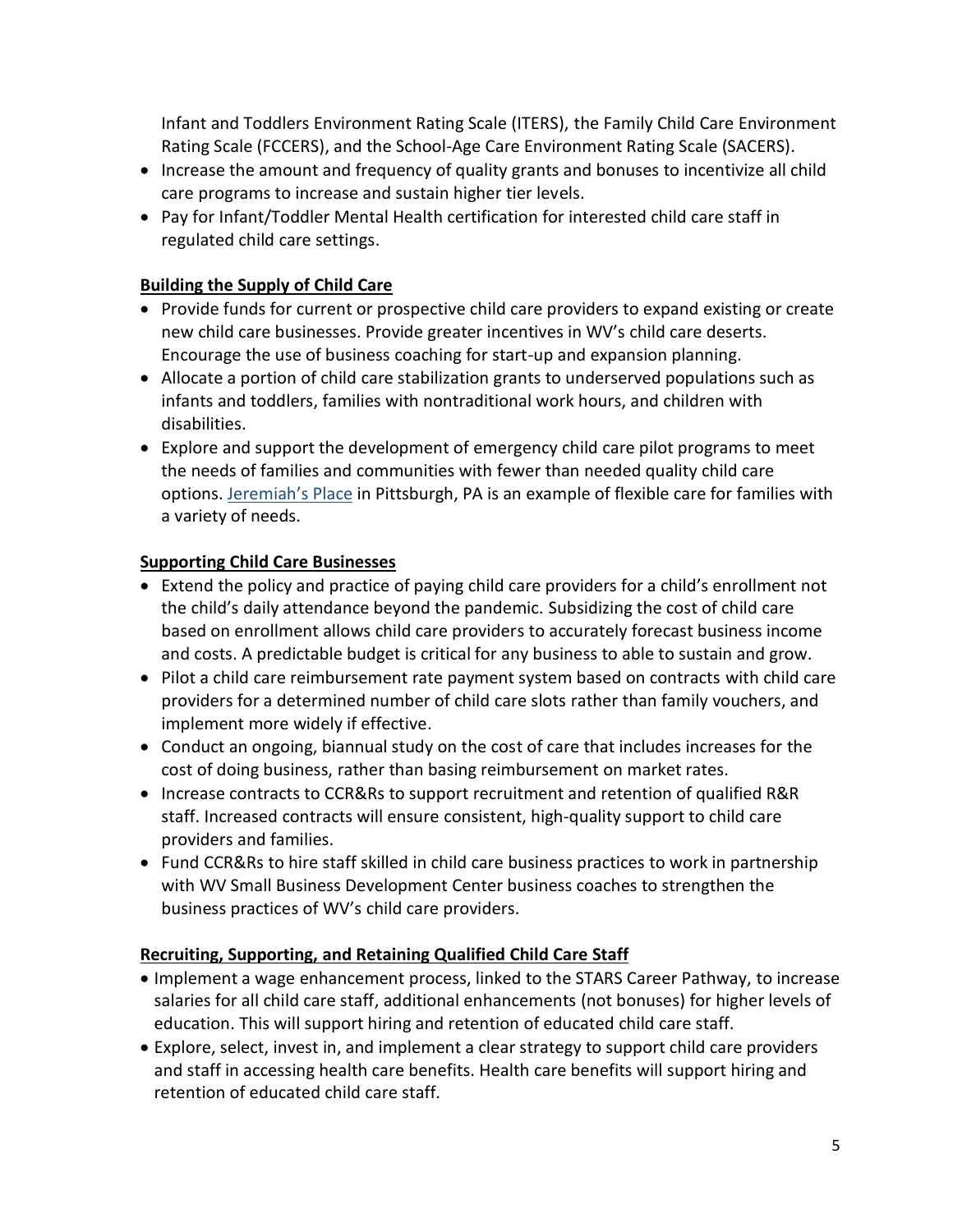- Provide full subsidies for child care workers' cost of child care for their own children to assist in recruiting and retaining child care staff with higher levels of education.
- Expand and promote Early Care and Education Career Technical Education and Apprenticeship for Child Development Specialists programs to support connection to and placement in the child care workforce.

## **Supporting Shared Services Among Child Care Providers**

- Pay for multi-year licenses for child care providers to utilize a child care management system that complements the state's data management system currently under development[. ProCare](https://www.procaresoftware.com/) is an example.
- Provide the assessment tools that accompany all approved early care and education curricula to child care providers. These tools measure child development and the results provide important information to early childhood educators and parents to properly support individual development. [Teaching Strategies GOLD](https://teachingstrategies.com/solutions/assess/gold/) for the Creative Curriculum is an example.
- Provide funding to support the expansion of central kitchens, a child care shared services model, in at least 5 WV counties.
- Incentivize the creation of staffed family child care networks, which offer home-based child care providers quality improvement supports such as training, technical assistance, and peer support delivered by a paid staff person.

# **Priority Recommendations:**

# **Supporting Families**

• Raise the income eligibility for families to receive child care subsidies from the current entry level of 150% of 2019 Federal Poverty Level and current exit level of 185% of 2019 Federal Poverty Level, to entry level of 185% of 2021 Federal Poverty Level and exit level of 250% of 2021 Federal Poverty Level.

# **Increasing High-Quality Child Care**

- Invest in and fully implement a quality review and improvement process including use of the following tools statewide: [Go NAP SACC,](https://gonapsacc.org/) focused on nutrition and physical activity; [The McCormick Center's Early Childhood Program Administration Scale](https://mccormickcenter.nl.edu/services/program-evaluation/) (PAS), focused on business development; and three complementary [early childhood environment](https://ers.fpg.unc.edu/)  [rating scales:](https://ers.fpg.unc.edu/) the Early Childhood Environment Rating Scale (ECERS), the Infant and Toddlers Environment Rating Scale (ITERS), the Family Child Care Environment Rating Scale (FCCERS), and the School-Age Care Environment Rating Scale (SACERS).
- Increase the amount and frequency of quality grants and bonuses to incentivize all child care programs to increase and sustain higher tier levels.

# **Building the Supply of Child Care**

• Provide funds for current or prospective child care providers to expand existing or create new child care businesses, with greater incentives in WV's child care deserts.